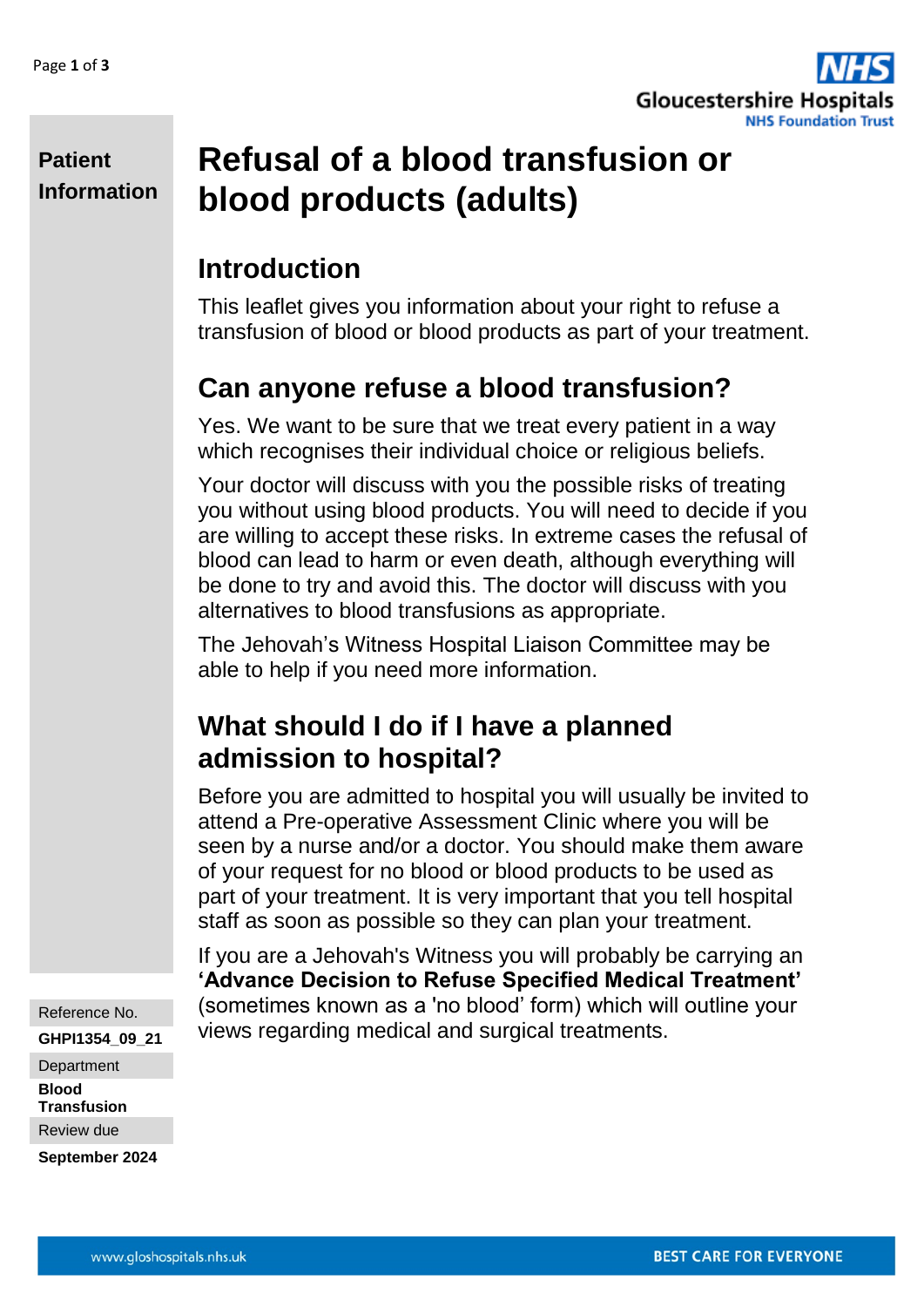

#### **Patient Information**

The 'Advance Decision to Refuse Specified Medical Treatment' or any similar form should be seen and acknowledged by the doctor treating you. Your local ministers will be able to provide you with these documents. The hospital staff will record, in your medical records, the information you give verbally or contained in your 'Advance Decision to Refuse Specified Medical Treatment' form.

#### **How will staff manage my decision to refuse a blood transfusion or blood products?**

The Trust has an active programme to conserve blood and reduce the number of transfusions given for all patients.

The Gloucestershire Hospitals NHS Foundation Trust (GHNHSFT) 'Patients who refuse Blood Components Management Plan' is used by medical staff to plan your care.

In all cases hospital staff will respect your right, as an adult patient, to decide what will happen to you during your treatment. Some patients may wish to wear their own 'no blood' wristband. This would not replace the standard hospital identification wristband.

### **Will I be asked to sign a consent form?**

Yes. Before any operation or procedure takes place you will be asked to sign a consent form. In signing the form you are agreeing only to the treatment you are willing to accept and which you have discussed with your doctor. This will be written on the consent form before you are asked to sign it.

If you decide to refuse blood you will also be asked to sign the GHNHSFT Consent Form 5 or, if unavailable, the standard NHS consent form with reference to withholding consent for blood/blood products clearly identified.

### **What will happen if there is an emergency during my stay?**

If an emergency situation arises during your stay in hospital we will respect your wishes, whatever the risks.